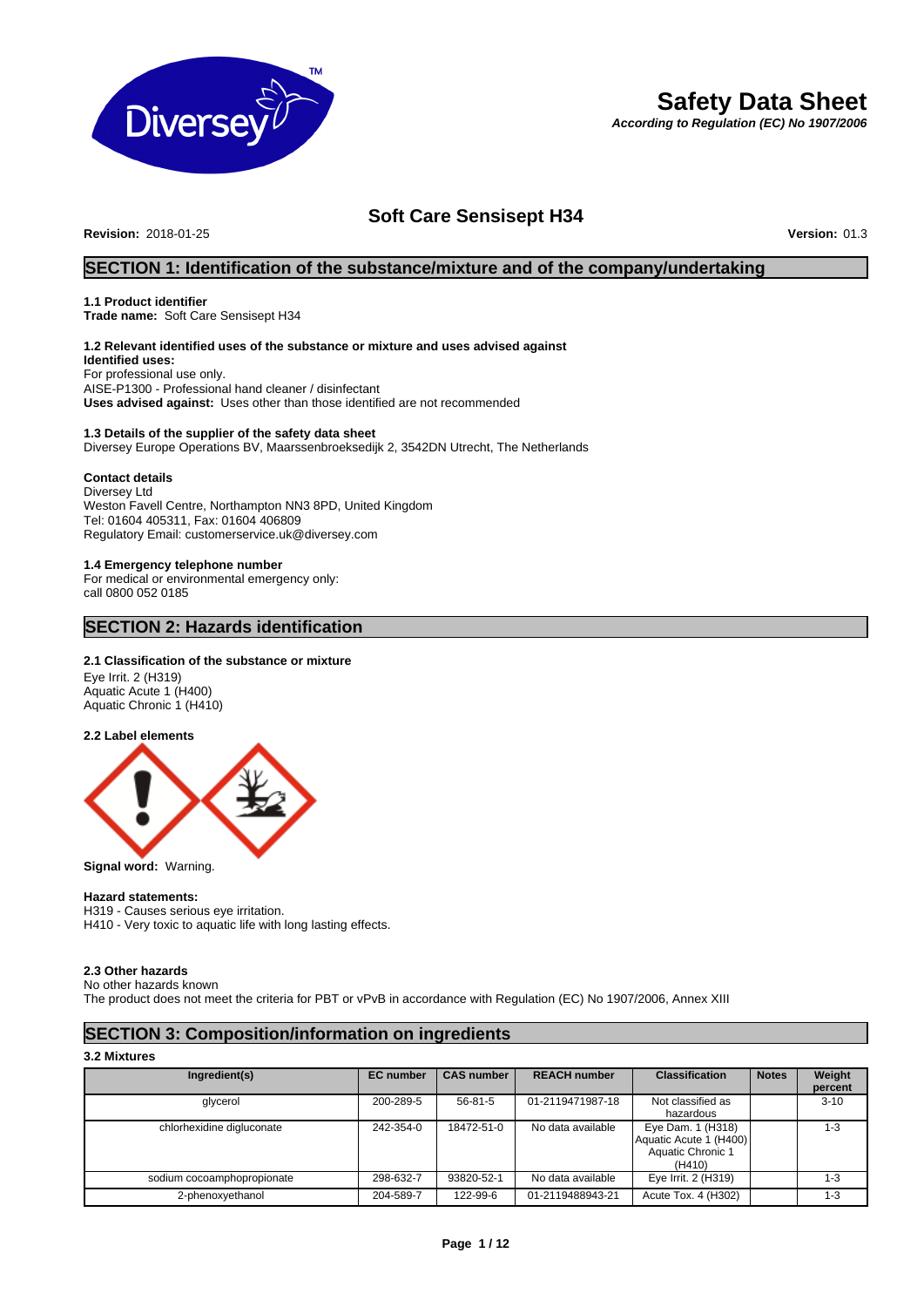|  |  | ٬۱٬<br>$\sim$ |  |
|--|--|---------------|--|
|  |  |               |  |

\* Polymer.

Workplace exposure limit(s), if available, are listed in subsection 8.1.

[1] Exempted: ionic mixture. See Regulation (EC) No 1907/2006, Annex V, paragraph 3 and 4. This salt is potentially present, based on calculation, and included for classification and labelling purposes only. Each starting material of the ionic mixture is registered, as required.

[2] Exempted: included in Annex IV of Regulation (EC) No 1907/2006.

[3] Exempted: Annex V of Regulation (EC) No 1907/2006.

[4] Exempted: polymer. See Article 2(9) of Regulation (EC) No 1907/2006.

For the full text of the H and EUH phrases mentioned in this Section, see Section 16.

### **SECTION 4: First aid measures**

| 4.1 Description of first aid measures                           |                                                                                                                                                                                                             |
|-----------------------------------------------------------------|-------------------------------------------------------------------------------------------------------------------------------------------------------------------------------------------------------------|
| Inhalation:                                                     | Get medical attention or advice if you feel unwell.                                                                                                                                                         |
| Eye contact:                                                    | Immediately rinse eyes cautiously with lukewarm water for several minutes. Remove contact lenses,<br>if present and easy to do. Continue rinsing. If irritation occurs and persists, get medical attention. |
| Ingestion:                                                      | Immediately drink 1 glass of water. Get medical attention or advice if you feel unwell.                                                                                                                     |
| Self-protection of first aider:                                 | Consider personal protective equipment as indicated in subsection 8.2.                                                                                                                                      |
| 4.2 Most important symptoms and effects, both acute and delayed |                                                                                                                                                                                                             |
| Inhalation:                                                     | No known effects or symptoms in normal use.                                                                                                                                                                 |
|                                                                 |                                                                                                                                                                                                             |

| No known effects or symptoms in normal use. |
|---------------------------------------------|
| No known effects or symptoms in normal use. |
| Causes severe irritation.                   |
| No known effects or symptoms in normal use. |
|                                             |

### **4.3 Indication of any immediate medical attention and special treatment needed**

No information available on clinical testing and medical monitoring. Specific toxicological information on substances, if available, can be found in section 11.

## **SECTION 5: Firefighting measures**

### **5.1 Extinguishing media**

Carbon dioxide. Dry powder. Water spray jet. Fight larger fires with water spray jet or alcohol-resistant foam.

### **5.2 Special hazards arising from the substance or mixture**

No special hazards known.

### **5.3 Advice for firefighters**

As in any fire, wear self contained breathing apparatus and suitable protective clothing including gloves and eye/face protection.

### **SECTION 6: Accidental release measures**

**6.1 Personal precautions, protective equipment and emergency procedures**

No special measures required.

### **6.2 Environmental precautions**

Do not allow to enter drainage system, surface or ground water. Do not allow to enter the ground/soil. Dilute with plenty of water. Inform responsible authorities in case undiluted product reaches drainage system, surface or ground water or the ground/soil.

### **6.3 Methods and material for containment and cleaning up**

Absorb with liquid-binding material (sand, diatomite, universal binders, sawdust).

### **6.4 Reference to other sections**

For personal protective equipment see subsection 8.2. For disposal considerations see section 13.

### **SECTION 7: Handling and storage**

### **7.1 Precautions for safe handling**

**Measures to prevent fire and explosions:** No special precautions required.

**Measures required to protect the environment:** For environmental exposure controls see subsection 8.2.

### **Advices on general occupational hygiene:**

Handle in accordance with good industrial hygiene and safety practice. Keep away from food, drink and animal feeding stuffs. Do not mix with other products unless adviced by Diversey. Wash hands before breaks and at the end of workday. Wash face, hands and any exposed skin thoroughly after handling. Take off immediately all contaminated clothing. Use personal protective equipment as required. Use only with adequate ventilation.

### **7.2 Conditions for safe storage, including any incompatibilities**

Store in accordance with local and national regulations. Keep only in original container. Store in a closed container. For conditions to avoid see subsection 10.4. For incompatible materials see subsection 10.5.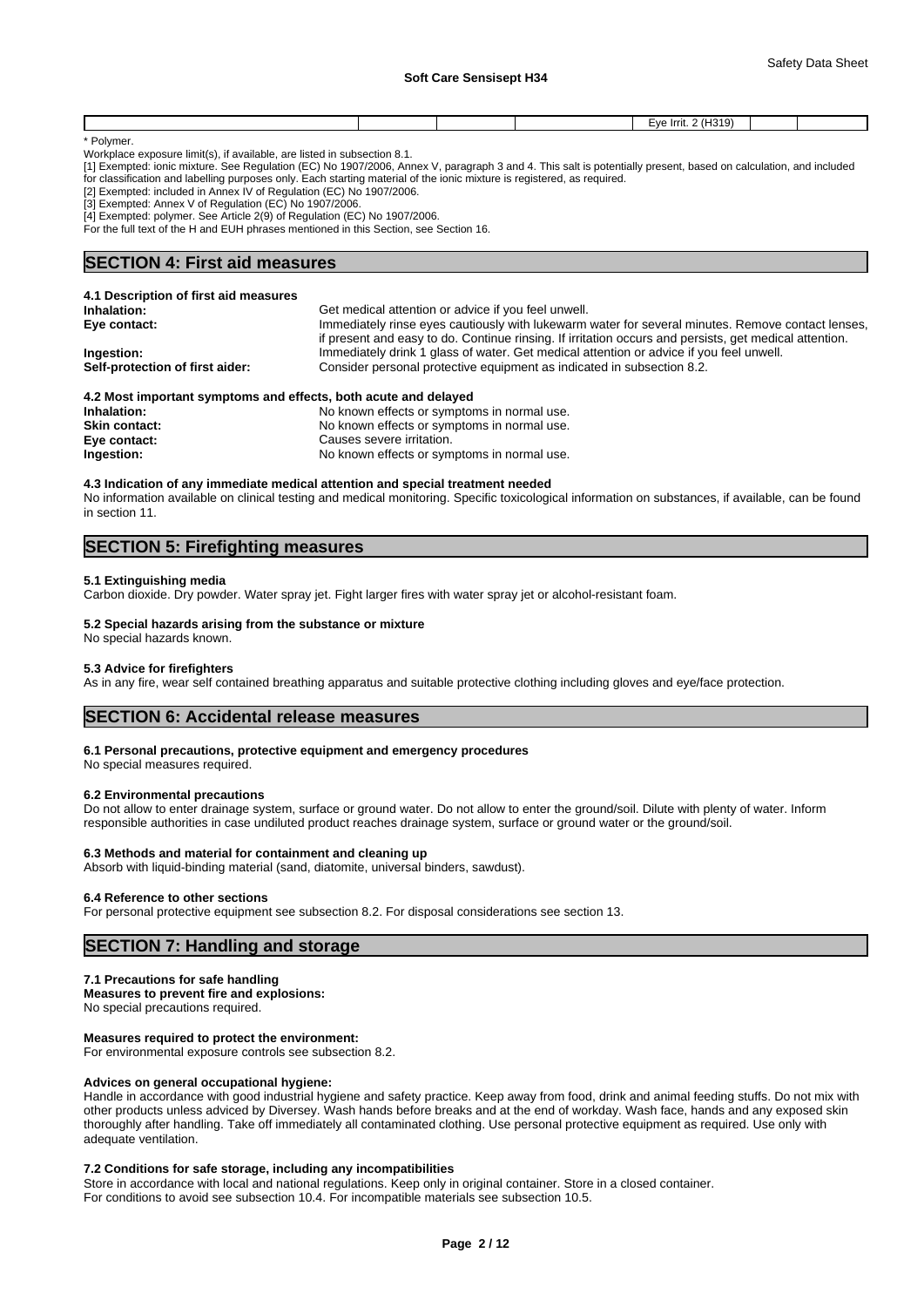### **7.3 Specific end use(s)**

No specific advice for end use available.

## **SECTION 8: Exposure controls/personal protection**

## **8.1 Control parameters**

## **Workplace exposure limits**

| $\sim$<br>Air limit values, if available: |                   |                  |  |
|-------------------------------------------|-------------------|------------------|--|
| Ingredient(s)                             | UK<br>Long term   | UK - Short term  |  |
|                                           | value(s.          | value(s)         |  |
| glycerol                                  | ) ma/mª mist<br>w | 30 mg/m $3$ mist |  |

Biological limit values, if available:

Recommended monitoring procedures, if available:

Additional exposure limits under the conditions of use, if available:

### **DNEL/DMEL and PNEC values**

**Human exposure** DNEL oral exposure - Consumer (mg/kg bw)

| Ingredient(s)              | Short term - Local<br>effects | <b>Short term - Systemic</b><br>effects | Long term - Local<br>effects | Long term - Systemic<br>effects |
|----------------------------|-------------------------------|-----------------------------------------|------------------------------|---------------------------------|
| glycerol                   |                               |                                         |                              | 229                             |
| chlorhexidine digluconate  |                               |                                         |                              |                                 |
| sodium cocoamphopropionate | No data available             | No data available                       | No data available            | No data available               |
| 2-phenoxvethanol           |                               | 17.43                                   |                              | 17.43                           |

### DNEL dermal exposure - Worker

| Ingredient(s)              | <b>Short term - Local</b><br>effects | <b>Short term - Systemic</b><br>effects (mg/kg bw) | Long term - Local<br>effects | Long term - Systemic<br>effects (mg/kg bw) |
|----------------------------|--------------------------------------|----------------------------------------------------|------------------------------|--------------------------------------------|
| glycerol                   | No data available                    |                                                    | No data available            |                                            |
| chlorhexidine digluconate  |                                      |                                                    |                              |                                            |
| sodium cocoamphopropionate | No data available                    | No data available                                  | No data available            | No data available                          |
| 2-phenoxyethanol           | No data available                    |                                                    | No data available            | 34.72                                      |

DNEL dermal exposure - Consumer

| Ingredient(s)              | <b>Short term - Local</b><br>effects | <b>Short term - Systemic</b><br>effects (mg/kg bw) | Long term - Local<br>effects | Long term - Systemic<br>effects (mg/kg bw) |
|----------------------------|--------------------------------------|----------------------------------------------------|------------------------------|--------------------------------------------|
| glycerol                   | No data available                    |                                                    | No data available            |                                            |
| chlorhexidine digluconate  |                                      |                                                    |                              |                                            |
| sodium cocoamphopropionate | No data available                    | No data available                                  | No data available            | No data available                          |
| 2-phenoxyethanol           | No data available                    |                                                    | No data available            | 20.83                                      |

DNEL inhalatory exposure - Worker (mg/m<sup>3</sup>)  $)$ 

| Ingredient(s)              | Short term - Local<br>effects | Short term - Systemic<br>effects | Long term - Local<br>effects | Long term - Systemic<br>effects |
|----------------------------|-------------------------------|----------------------------------|------------------------------|---------------------------------|
| glycerol                   |                               |                                  |                              | 56                              |
| chlorhexidine digluconate  |                               |                                  |                              |                                 |
| sodium cocoamphopropionate | No data available             | No data available                | No data available            | No data available               |
| 2-phenoxvethanol           |                               |                                  | 8.07                         | 8.07                            |

DNEL inhalatory exposure - Consumer (mg/m<sup>3</sup>)

| Ingredient(s)              | Short term - Systemic<br>Short term - Local<br>effects<br>effects |                   | Long term - Local<br>effects | <b>I Long term - Systemic</b><br>effects |
|----------------------------|-------------------------------------------------------------------|-------------------|------------------------------|------------------------------------------|
| glycerol                   |                                                                   |                   |                              | ںں                                       |
| chlorhexidine digluconate  |                                                                   |                   |                              |                                          |
| sodium cocoamphopropionate | No data available                                                 | No data available | No data available            | No data available                        |
| 2-phenoxyethanol           |                                                                   |                   | 2.4'                         | $2.4^{\circ}$                            |

)

# **Environmental exposure** Environmental exposure - PNEC

| Ingredient(s)              | (mg/l)            | Surface water, fresh Surface water, marine<br>(mg/l) | Intermittent (mg/l) | Sewage treatment<br>plant (mg/l) |
|----------------------------|-------------------|------------------------------------------------------|---------------------|----------------------------------|
| glycerol                   | 0.885             | 0.0885                                               | 8.85                | 1000                             |
| chlorhexidine digluconate  |                   |                                                      |                     |                                  |
| sodium cocoamphopropionate | No data available | No data available                                    | No data available   | No data available                |
| 2-phenoxvethanol           | 0.943             | 0.0943                                               | 3.44                | 24.8                             |

Environmental exposure - PNEC, continued

| //naredient(s | Sediment, freshwater | Sediment, marine | Soil (mg/kg) | Air (mg/m <sup>3)</sup> |
|---------------|----------------------|------------------|--------------|-------------------------|
|               | (mg/kg)              | (mg/kg)          |              |                         |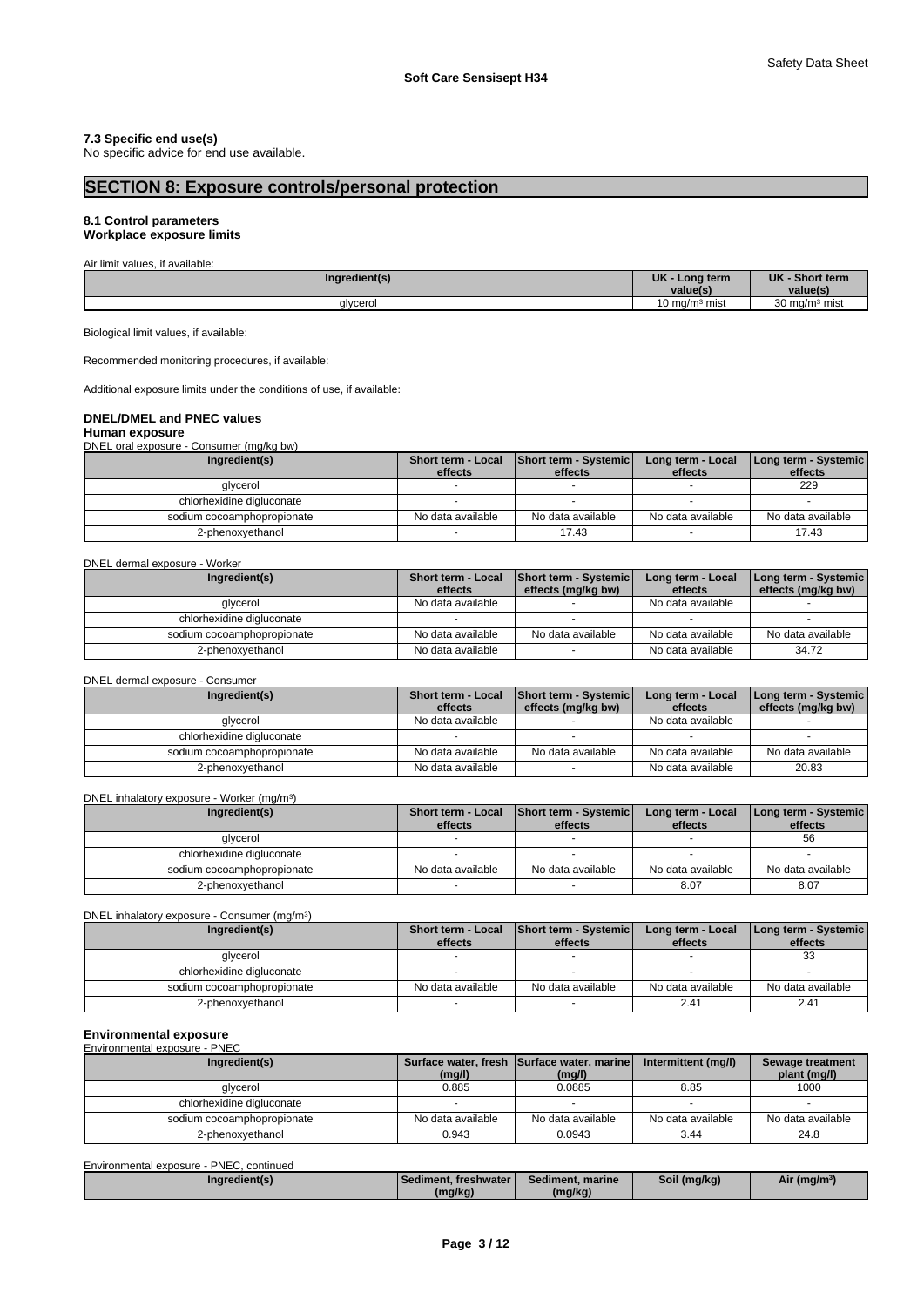| alvcerol                   | v.v               | 0.33              | 0.141             |                   |
|----------------------------|-------------------|-------------------|-------------------|-------------------|
| chlorhexidine digluconate  |                   |                   |                   |                   |
| sodium cocoamphopropionate | No data available | No data available | No data available | No data available |
| 2-phenoxyethanol           | 7.2366            | 0.7237            | l.26              |                   |

### **8.2 Exposure controls**

*The following information applies for the uses indicated in subsection 1.2 of the Safety Data Sheet. If available, please refer to the product information sheet for application and handling instructions. Normal use conditions are assumed for this section.*

*Recommended safety measures for handling the undiluted product:*

| Appropriate engineering controls:<br>Appropriate organisational controls: | No special requirements under normal use conditions.<br>No special requirements under normal use conditions. |
|---------------------------------------------------------------------------|--------------------------------------------------------------------------------------------------------------|
| Personal protective equipment                                             |                                                                                                              |
| Eye / face protection:                                                    | No special requirements under normal use conditions.                                                         |
| Hand protection:                                                          | Not applicable.                                                                                              |
| <b>Body protection:</b>                                                   | No special requirements under normal use conditions.                                                         |
| <b>Respiratory protection:</b>                                            | No special requirements under normal use conditions.                                                         |
| <b>Environmental exposure controls:</b>                                   | Should not reach sewage water or drainage ditch undiluted or unneutralised.                                  |

### **SECTION 9: Physical and chemical properties**

### **9.1 Information on basic physical and chemical properties Information in this section refers to the product, unless it is specifically stated that substance data is listed**

**Method / remark**

**Physical State:** Liquid **Colour:** Hazy, from Colourless to Yellow **Odour:** Product specific **Odour threshold:** Not applicable  $pH: \approx 7$  (neat) **Melting point/freezing point (°C):** Not determined Not relevant to classification of this product **Initial boiling point and boiling range (°C):** Not determined

Substance data, boiling point

| Ingredient(s)              | Value                                | <b>Method</b>     | Atmospheric pressure |  |
|----------------------------|--------------------------------------|-------------------|----------------------|--|
|                            | $(^{\circ}C)$                        |                   | (hPa)                |  |
| glycerol                   | 290                                  | Method not given  | 1013                 |  |
| chlorhexidine digluconate  | Product decomposes<br>before boiling | OECD 103 (EU A.2) |                      |  |
| sodium cocoamphopropionate | No data available                    |                   |                      |  |
| 2-phenoxyethanol           | 244.3                                | OECD 103 (EU A.2) |                      |  |

### **Method / remark**

**Method / remark**

*( UN Manual of Tests and Criteria, section 32, L.2 )* **Flash point (°C):** Not applicable. **Sustained combustion:** Not applicable. **Evaporation rate:** Not determined **Flammability (solid, gas):** Not determined **Upper/lower flammability limit (%):** Not determined

Substance data, flammability or explosive limits, if available:

| Ingredient(s)             | <b>Lower limit</b><br>(% vol) | <b>Upper limit</b><br>(% vol) |
|---------------------------|-------------------------------|-------------------------------|
| alvcerol                  | <u>.</u>                      |                               |
| chlorhexidine digluconate |                               |                               |
| 2-phenoxyethanol          |                               |                               |

**Vapour pressure:** Not determined

| Substance data, vapour pressure |                   |                   |                     |
|---------------------------------|-------------------|-------------------|---------------------|
| Ingredient(s)                   | Value<br>(Pa)     | <b>Method</b>     | Temperature<br>(°C) |
| glycerol                        |                   | Method not given  | 20                  |
| chlorhexidine digluconate       | 0.0051            | OECD 104 (EU A.4) | 25                  |
| sodium cocoamphopropionate      | No data available |                   |                     |
| 2-phenoxyethanol                | 10                | Method not given  | 20                  |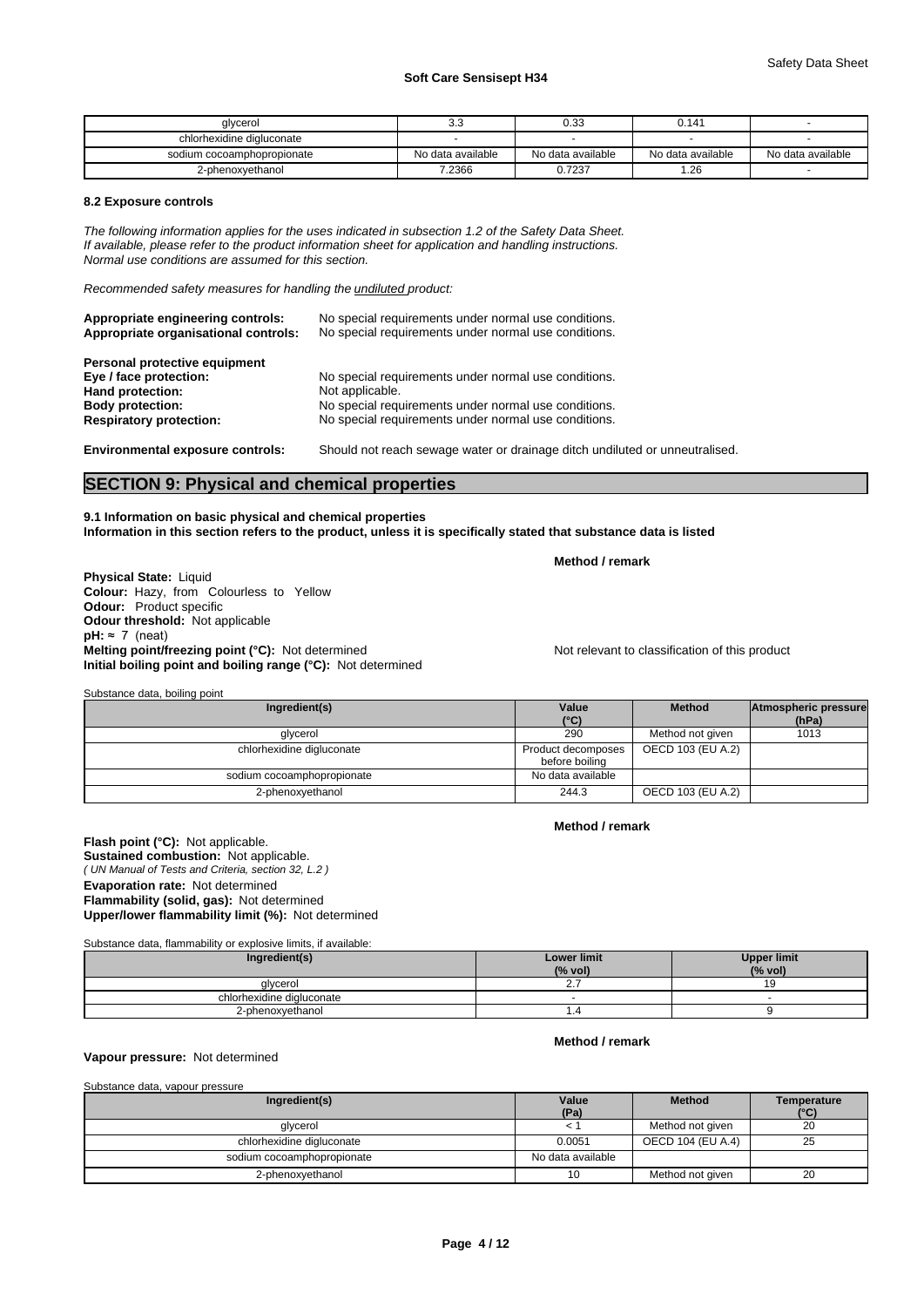**Method / remark**

### **Solubility in / Miscibility with Water:** Fully miscible **Vapour density:** Not determined **Relative density:** ≈1.04(20°C)

Substance data, solubility in water

| Ingredient(s)              | Value             | <b>Method</b>     | Temperature   |
|----------------------------|-------------------|-------------------|---------------|
|                            | (g/l)             |                   | $(^{\circ}C)$ |
| glycerol                   | 500               | Method not given  | 20            |
| chlorhexidine digluconate  | Soluble           | OECD 105 (EU A.6) | 25            |
| sodium cocoamphopropionate | No data available |                   |               |
| 2-phenoxyethanol           | 24                | Method not given  | 20            |

Substance data, partition coefficient n-octanol/water (log Kow): see subsection 12.3

### **Autoignition temperature:** Not determined

**Decomposition temperature:** Not applicable. **Viscosity:**  $\approx 875$  mPa.s (20 °C) **Explosive properties:** Not explosive. **Oxidising properties:** Not oxidising.

9.2 Other information<br>Surface tension (N/m): Not determined **Corrosion to metals:** Not corrosive

Substance data, dissociation constant, if available:

## **SECTION 10: Stability and reactivity**

### **10.1 Reactivity**

No reactivity hazards known under normal storage and use conditions.

### **10.2 Chemical stability**

Stable under normal storage and use conditions.

### **10.3 Possibility of hazardous reactions**

No hazardous reactions known under normal storage and use conditions.

### **10.4 Conditions to avoid**

None known under normal storage and use conditions.

### **10.5 Incompatible materials**

None known under normal use conditions.

### **10.6 Hazardous decomposition products**

None known under normal storage and use conditions.

### **SECTION 11: Toxicological information**

### **11.1 Information on toxicological effects**

Mixture data:.

### **Relevant calculated ATE(s):**

ATE - Oral (mg/kg): >5000

Substance data, where relevant and available, are listed below:.

### **Acute toxicity** Acute oral toxicity

| Ingredient(s)              | Endpoint  | Value<br>(mg/kg)     | <b>Species</b> | <b>Method</b>     | <b>Exposure</b><br>time (h) |
|----------------------------|-----------|----------------------|----------------|-------------------|-----------------------------|
| glycerol                   | $LD_{50}$ | 12600                | Rat            | Method not given  |                             |
| chlorhexidine digluconate  | $LD_{50}$ | > 2000               | Rat            | OECD 401 (EU B.1) |                             |
| sodium cocoamphopropionate |           | No data<br>available |                |                   |                             |
| 2-phenoxyethanol           | $LD_{50}$ | 1840                 | Rat            | Method not given  |                             |

### Acute dermal toxicity

| Ingredient(s) | <b>Endpoint</b> | Value    | Species | <b>Method</b><br>_____ | <b>YDOSUre</b><br>$\sim$ |
|---------------|-----------------|----------|---------|------------------------|--------------------------|
|               |                 | 'ma/ka). |         |                        | time (h)                 |

### **Method / remark**

Not relevant to classification of this product Weight of evidence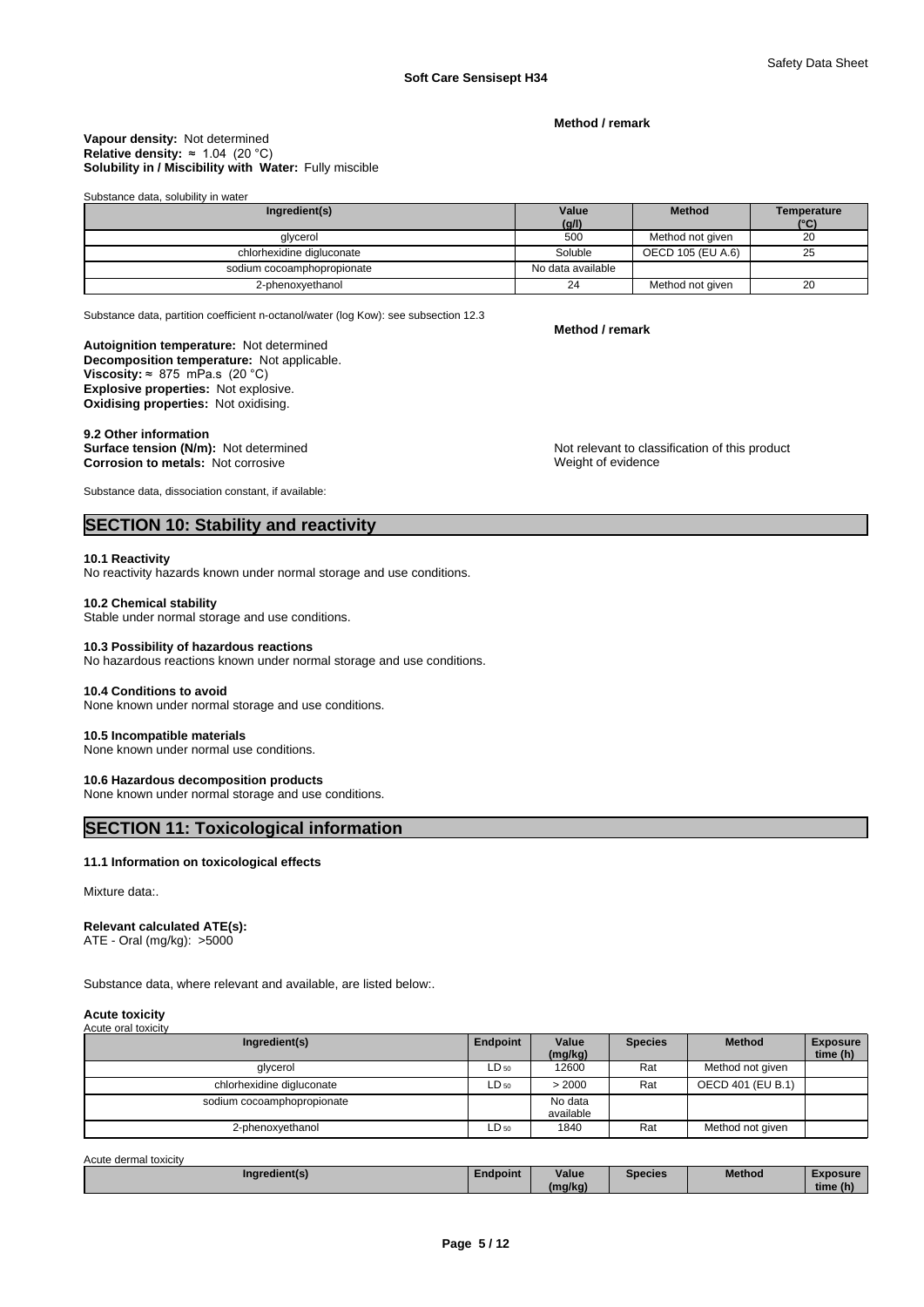| glycerol                   | ∟D 50 | >10000               | Rabbit | Method not given |
|----------------------------|-------|----------------------|--------|------------------|
| chlorhexidine digluconate  | ∟D 50 | > 5000               | Rabbit | EPA OPP 81-2     |
| sodium cocoamphopropionate |       | No data<br>available |        |                  |
| 2-phenoxyethanol           | ∟D 50 | >2214                | Rabbit | Method not given |

| Acute inhalative toxicity  |          |                 |                |                  |                             |
|----------------------------|----------|-----------------|----------------|------------------|-----------------------------|
| Ingredient(s)              | Endpoint | Value<br>(mg/l) | <b>Species</b> | <b>Method</b>    | <b>Exposure</b><br>time (h) |
| glycerol                   |          | No data         |                |                  |                             |
|                            |          | available       |                |                  |                             |
| chlorhexidine digluconate  |          | No data         |                |                  |                             |
|                            |          | available       |                |                  |                             |
| sodium cocoamphopropionate |          | No data         |                |                  |                             |
|                            |          | available       |                |                  |                             |
| 2-phenoxyethanol           | LC 0     | $> 1$ (mist)    | Rat            | Method not given |                             |

### **Irritation and corrosivity** irritation and

| <b>ONIL ILLIQUOLL QUU COLLUSIVILY</b> |                   |                |                   |                      |
|---------------------------------------|-------------------|----------------|-------------------|----------------------|
| Ingredient(s)                         | Result            | <b>Species</b> | <b>Method</b>     | <b>Exposure time</b> |
| glycerol                              | Not irritant      |                | OECD 404 (EU B.4) |                      |
| chlorhexidine digluconate             | Not irritant      | Rabbit         | OECD 404 (EU B.4) | 4 hour(s)            |
| sodium cocoamphopropionate            | No data available |                |                   |                      |
| 2-phenoxyethanol                      | Not irritant      | Rabbit         | OECD 404 (EU B.4) |                      |

Eye irritation and corrosivity

| Ingredient(s)              | Result            | <b>Species</b> | <b>Method</b>     | <b>Exposure time</b> |
|----------------------------|-------------------|----------------|-------------------|----------------------|
| glycerol                   | Not corrosive or  |                | Method not given  |                      |
|                            | irritant          |                |                   |                      |
| chlorhexidine digluconate  | Severe damage     | Rabbit         | OECD 405 (EU B.5) |                      |
| sodium cocoamphopropionate | No data available |                |                   |                      |
| 2-phenoxyethanol           | Irritant          | Rabbit         | OECD 405 (EU B.5) |                      |

Respiratory tract irritation and corrosivity

| Ingredient(s)              | Result            | <b>Species</b> | <b>Method</b> | <b>Exposure time</b> |
|----------------------------|-------------------|----------------|---------------|----------------------|
| glycerol                   | No data available |                |               |                      |
| chlorhexidine digluconate  | No data available |                |               |                      |
| sodium cocoamphopropionate | No data available |                |               |                      |
| 2-phenoxyethanol           | No data available |                |               |                      |

### **Sensitisation**

Sensitisation by skin contact

| Ingredient(s)              | Result            | <b>Species</b> | <b>Method</b>        | Exposure time (h) |
|----------------------------|-------------------|----------------|----------------------|-------------------|
| glycerol                   | Not sensitising   | Human          | Human repeated patch |                   |
|                            |                   |                | test                 |                   |
| chlorhexidine digluconate  | Not sensitising   | Guinea pig     | Method not given     |                   |
| sodium cocoamphopropionate | No data available |                |                      |                   |
| 2-phenoxyethanol           | Not sensitising   | Guinea pig     | OECD 406 (EU B.6) /  |                   |
|                            |                   |                | <b>GPMT</b>          |                   |

Sensitisation by inhalation

| Ingredient(s)              | Result            | <b>Species</b> | <b>Method</b> | <b>Exposure time</b> |
|----------------------------|-------------------|----------------|---------------|----------------------|
| glycerol                   | No data available |                |               |                      |
| chlorhexidine digluconate  | No data available |                |               |                      |
| sodium cocoamphopropionate | No data available |                |               |                      |
| 2-phenoxyethanol           | No data available |                |               |                      |

# **CMR effects (carcinogenicity, mutagenicity and toxicity for reproduction)** Mutagenicity

| Ingredient(s)              | <b>Result (in-vitro)</b>                                | <b>Method</b><br>(in-vitro)          | <b>Result (in-vivo)</b>                                                                                 | <b>Method</b><br>(in-vivo)   |
|----------------------------|---------------------------------------------------------|--------------------------------------|---------------------------------------------------------------------------------------------------------|------------------------------|
| glycerol                   | No evidence for mutagenicity, negative<br>ltest results | B.12/13                              | OECD 471 (EU No data available                                                                          |                              |
| chlorhexidine digluconate  | No evidence of genotoxicity, negative<br>ltest results  | 476 (HGPRT) mutagenicity<br>OECD 473 | <b>OECD 471 (EU No evidence of genotoxicity, negative</b><br>B.12/13) OECD test results No evidence for | <b>OECD 474 (EU)</b><br>B.12 |
| sodium cocoamphopropionate | No data available                                       |                                      | No data available                                                                                       |                              |
| 2-phenoxyethanol           | No evidence for mutagenicity, negative<br>ltest results | Method not<br>given                  | No data available                                                                                       |                              |

**Carcinogenicity** 

**Ingredient(s) Effect**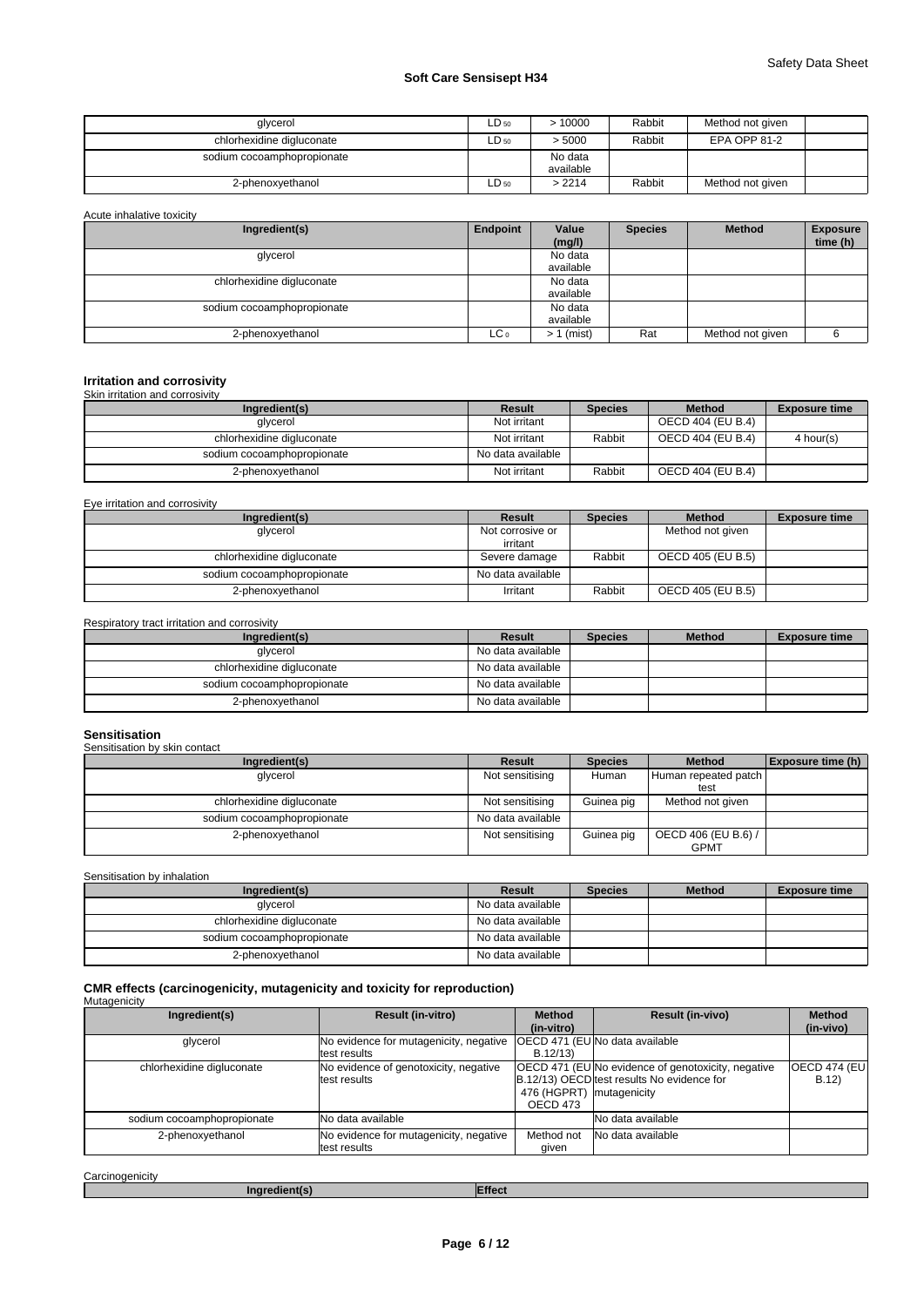| glycerol                   | No evidence for carcinogenicity, negative test results |
|----------------------------|--------------------------------------------------------|
| chlorhexidine digluconate  | No evidence for carcinogenicity, negative test results |
| sodium cocoamphopropionate | No data available                                      |
| 2-phenoxyethanol           | No data available                                      |

Toxicity for reproduction

| Ingredient(s)                 | Endpoint | <b>Specific effect</b> | Value<br>$\left \frac{\text{mg}}{\text{kg}}\text{bw/d}\right $ | <b>Species</b> | <b>Method</b>                                           | <b>Exposure</b><br>time | <b>Remarks and other effects</b><br>reported                                                                              |
|-------------------------------|----------|------------------------|----------------------------------------------------------------|----------------|---------------------------------------------------------|-------------------------|---------------------------------------------------------------------------------------------------------------------------|
| glycerol                      |          |                        | No data<br>available                                           |                |                                                         |                         | Not toxic for reproduction                                                                                                |
| chlorhexidine<br>digluconate  |          |                        |                                                                | Rat            | Weight of<br>evidence<br>OECD 414<br>(EU B.31),<br>oral |                         | No evidence for reproductive<br>toxicity No evidence for<br>developmental toxicity No<br>evidence for teratogenic effects |
| sodium<br>cocoamphopropionate |          |                        | No data<br>available                                           |                |                                                         |                         |                                                                                                                           |
| 2-phenoxyethanol              |          |                        | No data<br>available                                           |                |                                                         |                         | No evidence for reproductive<br>toxicity                                                                                  |

**Repeated dose toxicity** Sub-acute or sub-chronic oral toxicity

| Ingredient(s)              | Endpoint | Value        | <b>Species</b> | <b>Method</b> |                             | <b>Exposure   Specific effects and organs  </b> |
|----------------------------|----------|--------------|----------------|---------------|-----------------------------|-------------------------------------------------|
|                            |          | (mg/kg bw/d) |                |               | $\vert$ time (days) $\vert$ | affected                                        |
| glycerol                   |          | No data      |                |               |                             |                                                 |
|                            |          | available    |                |               |                             |                                                 |
| chlorhexidine digluconate  |          | No data      |                |               |                             |                                                 |
|                            |          | available    |                |               |                             |                                                 |
| sodium cocoamphopropionate |          | No data      |                |               |                             |                                                 |
|                            |          | available    |                |               |                             |                                                 |
| 2-phenoxyethanol           |          | No data      |                |               |                             |                                                 |
|                            |          | available    |                |               |                             |                                                 |

### Sub-chronic dermal toxicity

| Ingredient(s)              | Endpoint | Value        | <b>Species</b> | <b>Method</b> |             | <b>Exposure   Specific effects and organs  </b> |
|----------------------------|----------|--------------|----------------|---------------|-------------|-------------------------------------------------|
|                            |          | (mg/kg bw/d) |                |               | time (days) | affected                                        |
| glycerol                   |          | No data      |                |               |             |                                                 |
|                            |          | available    |                |               |             |                                                 |
| chlorhexidine digluconate  |          | No data      |                |               |             |                                                 |
|                            |          | available    |                |               |             |                                                 |
| sodium cocoamphopropionate |          | No data      |                |               |             |                                                 |
|                            |          | available    |                |               |             |                                                 |
| 2-phenoxyethanol           |          | No data      |                |               |             |                                                 |
|                            |          | available    |                |               |             |                                                 |

### Sub-chronic inhalation toxicity

| Ingredient(s)              | Endpoint | Value        | <b>Species</b> | <b>Method</b> |             | <b>Exposure   Specific effects and organs  </b> |
|----------------------------|----------|--------------|----------------|---------------|-------------|-------------------------------------------------|
|                            |          | (mg/kg bw/d) |                |               | time (days) | affected                                        |
| glycerol                   |          | No data      |                |               |             |                                                 |
|                            |          | available    |                |               |             |                                                 |
| chlorhexidine digluconate  |          | No data      |                |               |             |                                                 |
|                            |          | available    |                |               |             |                                                 |
| sodium cocoamphopropionate |          | No data      |                |               |             |                                                 |
|                            |          | available    |                |               |             |                                                 |
| 2-phenoxyethanol           |          | No data      |                |               |             |                                                 |
|                            |          | available    |                |               |             |                                                 |

Chronic toxicity

| Ingredient(s)                 | <b>Exposure</b> | Endpoint | Value                 | <b>Species</b> | <b>Method</b> | <b>Exposure</b> | Specific effects and | <b>Remark</b> |
|-------------------------------|-----------------|----------|-----------------------|----------------|---------------|-----------------|----------------------|---------------|
|                               | route           |          | $\frac{mq}{kq}$ bw/d) |                |               | time            | organs affected      |               |
| glycerol                      |                 |          | No data<br>available  |                |               |                 |                      |               |
| chlorhexidine<br>digluconate  |                 |          | No data<br>available  |                |               |                 |                      |               |
| sodium<br>cocoamphopropionate |                 |          | No data<br>available  |                |               |                 |                      |               |
| 2-phenoxyethanol              |                 |          | No data<br>available  |                |               |                 |                      |               |

### STOT-single exposure

| Ingredient(s)              | Affected organ(s) |
|----------------------------|-------------------|
| glycerol                   | No data available |
| chlorhexidine digluconate  | Not applicable    |
| sodium cocoamphopropionate | No data available |
| 2-phenoxyethanol           | No data available |

### STOT-repeated exposure

| /ingredient    | н                                           |
|----------------|---------------------------------------------|
| alvcero<br>- 1 | <br><b>INo</b><br>o data available<br><br>. |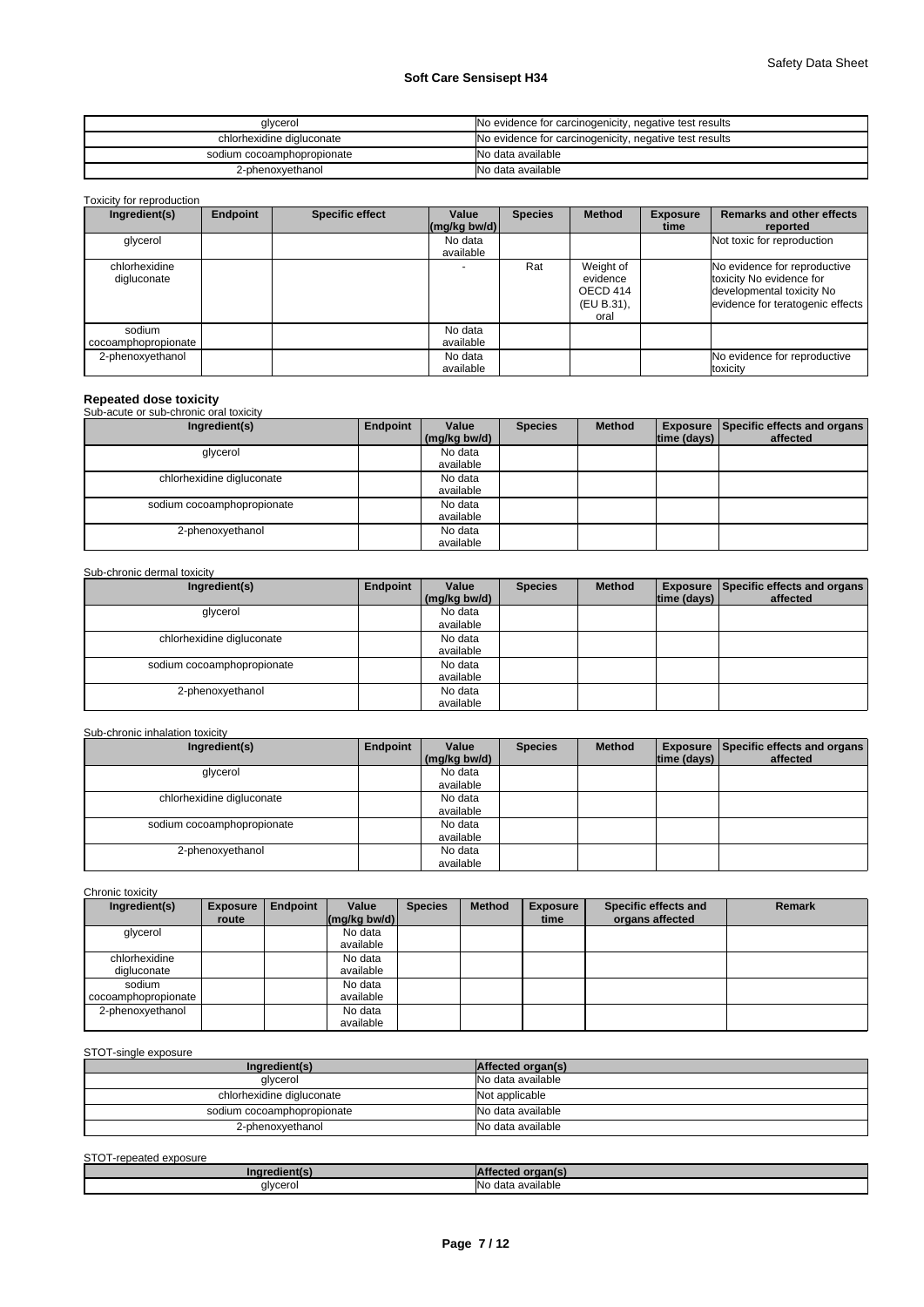| chlorhexidine digluconate  | <b>Not applicable</b> |
|----------------------------|-----------------------|
| sodium cocoamphopropionate | No data available     |
| 2-phenoxvethanol           | No data available     |

### **Aspiration hazard**

Substances with an aspiration hazard (H304), if any, are listed in section 3. If relevant, see section 9 for dynamic viscosity and relative density of the product.

### **Potential adverse health effects and symptoms**

Effects and symptoms related to the product, if any, are listed in subsection 4.2.

### **SECTION 12: Ecological information**

### **12.1 Toxicity**

No data is available on the mixture.

Substance data, where relevant and available, are listed below:

# **Aquatic short-term toxicity** Aquatic short-term toxicity - fish

| Aguatic Silvit-term toxicity - iisii |           |                      |                        |                   |                             |
|--------------------------------------|-----------|----------------------|------------------------|-------------------|-----------------------------|
| Ingredient(s)                        | Endpoint  | Value<br>(mg/l)      | <b>Species</b>         | <b>Method</b>     | <b>Exposure</b><br>time (h) |
| glycerol                             | $LC_{50}$ | 54000                | Oncorhynchus<br>mvkiss | Method not given  | 96                          |
| chlorhexidine digluconate            | $LC_{50}$ | 2.08                 | Brachydanio<br>rerio   | OECD 203 (EU C.1) | 96                          |
| sodium cocoamphopropionate           |           | No data<br>available |                        |                   |                             |
| 2-phenoxyethanol                     | $LC_{50}$ | 344                  | Pimephales<br>promelas | Method not given  | 96                          |

### Aquatic short-term toxicity - crustacea

| Ingredient(s)              | Endpoint | Value<br>(mg/l)      | <b>Species</b>          | <b>Method</b>     | <b>Exposure</b><br>time (h) |
|----------------------------|----------|----------------------|-------------------------|-------------------|-----------------------------|
| glycerol                   | EC 50    | >10000               | Daphnia<br>magna Straus | Method not given  | 24                          |
| chlorhexidine digluconate  | EC 50    | 0.087<br>(measured)  | Daphnia<br>magna Straus | OECD 202 (EU C.2) | 48                          |
| sodium cocoamphopropionate |          | No data<br>available |                         |                   |                             |
| 2-phenoxyethanol           | EC 50    | > 500                | Daphnia<br>magna Straus | Method not given  | 48                          |

### Aquatic short-term toxicity - algae

| Ingredient(s)              | Endpoint             | Value<br>(mg/l)      | <b>Species</b>             | <b>Method</b>     | <b>Exposure</b><br>time (h) |
|----------------------------|----------------------|----------------------|----------------------------|-------------------|-----------------------------|
| glycerol                   |                      | No data<br>available |                            |                   |                             |
| chlorhexidine digluconate  | $Er$ C <sub>50</sub> | 0.081<br>(measured)  | Desmodesmus<br>subspicatus | OECD 201 (EU C.3) | 72                          |
| sodium cocoamphopropionate |                      | No data<br>available |                            |                   |                             |
| 2-phenoxyethanol           | EC <sub>50</sub>     | > 500                | Desmodesmus<br>subspicatus | DIN 38412, Part 9 | 72                          |

| Aquatic short-term toxicity - marine species |          |                 |                |               |                                |
|----------------------------------------------|----------|-----------------|----------------|---------------|--------------------------------|
| Ingredient(s)                                | Endpoint | Value<br>(mg/l) | <b>Species</b> | <b>Method</b> | <b>Exposure</b><br>time (days) |
| glycerol                                     |          | No data         |                |               |                                |
|                                              |          | available       |                |               |                                |
| chlorhexidine digluconate                    |          | No data         |                |               |                                |
|                                              |          | available       |                |               |                                |
| sodium cocoamphopropionate                   |          | No data         |                |               |                                |
|                                              |          | available       |                |               |                                |
| 2-phenoxyethanol                             |          | No data         |                |               |                                |
|                                              |          | available       |                |               |                                |

### Impact on sewage plants - toxicity to bacteria **Ingredient(s) Endpoint Value Inoculum (mg/l) Industrial Method Exposure time**  glycerol **EC<sub>50</sub>** | > 10000 *| Pseudomonas* | Method not given | 16 hour(s) | Nethod not given | 16 hour(s) | Nethod not given | 16 hour(s) | Nethod not given | 16 hour(s) | Nethod not given | 16 hour(s) | Nethod not given *putida* chlorhexidine digluconate **EC<sub>50</sub>** 25 *Activated sludge* OECD 209 3 hour(s) sodium cocoamphopropionate No data available 2-phenoxyethanol EC<sup>20</sup> 620 *Activated* ISO 8192 0.5 hour(s)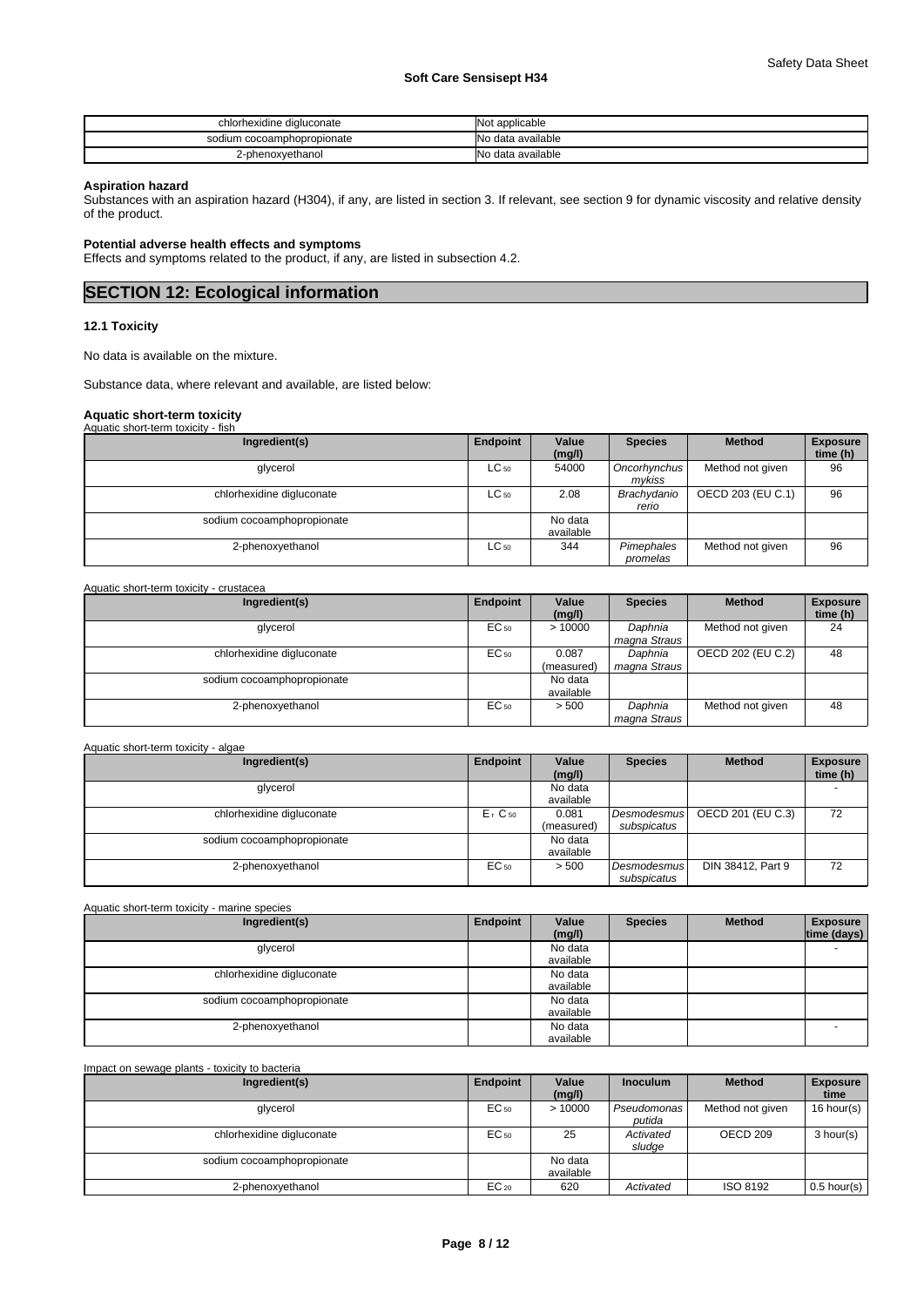|  | $\sim$ $\sim$ $\sim$<br>siuuut. |  |
|--|---------------------------------|--|

### **Aquatic long-term toxicity**

| Aquatic long-term toxicity - fish |             |           |                        |                     |                     |                         |
|-----------------------------------|-------------|-----------|------------------------|---------------------|---------------------|-------------------------|
| Ingredient(s)                     | Endpoint    | Value     | <b>Species</b>         | <b>Method</b>       | <b>Exposure</b>     | <b>Effects observed</b> |
|                                   |             | (mg/l)    |                        |                     | time                |                         |
| glycerol                          |             | No data   |                        |                     |                     |                         |
|                                   |             | available |                        |                     |                     |                         |
| chlorhexidine digluconate         |             | No data   |                        |                     |                     |                         |
|                                   |             | available |                        |                     |                     |                         |
| sodium cocoamphopropionate        |             | No data   |                        |                     |                     |                         |
|                                   |             | available |                        |                     |                     |                         |
| 2-phenoxyethanol                  | <b>NOEC</b> | 23        | Pimephales<br>promelas | Method not<br>given | $34 \text{ day}(s)$ |                         |

### Aquatic long-term toxicity - crustacea

| Ingredient(s)              | Endpoint    | Value      | <b>Species</b> | <b>Method</b> | <b>Exposure</b>     | <b>Effects observed</b> |
|----------------------------|-------------|------------|----------------|---------------|---------------------|-------------------------|
|                            |             | (mg/l)     |                |               | time                |                         |
| glycerol                   |             | No data    |                |               |                     |                         |
|                            |             | available  |                |               |                     |                         |
| chlorhexidine digluconate  | <b>NOEC</b> | 0.0206     | Daphnia        | OECD 211      | $21 \text{ day}(s)$ |                         |
|                            |             | (measured) | magna          |               |                     |                         |
| sodium cocoamphopropionate |             | No data    |                |               |                     |                         |
|                            |             | available  |                |               |                     |                         |
| 2-phenoxyethanol           | <b>NOEC</b> | 9.43       | Daphnia        | OECD 211      | $21$ day(s)         |                         |
|                            |             |            | magna          |               |                     |                         |

Aquatic toxicity to other aquatic benthic organisms, including sediment-dwelling organisms, if available:

| Ingredient(s)              | Endpoint    | Value<br>(mg/kg dw<br>sediment) | <b>Species</b>         | <b>Method</b> | <b>Exposure</b><br>$ time$ (days) $ $ | <b>Effects observed</b> |
|----------------------------|-------------|---------------------------------|------------------------|---------------|---------------------------------------|-------------------------|
| glycerol                   |             | No data                         |                        |               |                                       |                         |
|                            |             | available                       |                        |               |                                       |                         |
| chlorhexidine digluconate  | <b>NOEC</b> | 21                              | Chironomus<br>riparius | OECD 218      |                                       |                         |
| sodium cocoamphopropionate |             | No data                         |                        |               |                                       |                         |
|                            |             | available                       |                        |               |                                       |                         |
| 2-phenoxyethanol           |             | No data                         |                        |               |                                       |                         |
|                            |             | available                       |                        |               |                                       |                         |

**Terrestrial toxicity** Terrestrial toxicity - soil invertebrates, including earthworms, if available:

| Ingredient(s)             | Endpoint    | Value<br>(mg/kg dw   | <b>Species</b> | <b>Method</b> | <b>Exposure</b><br>$ time$ (days) $ $ | <b>Effects observed</b> |
|---------------------------|-------------|----------------------|----------------|---------------|---------------------------------------|-------------------------|
|                           |             | soil)                |                |               |                                       |                         |
| glycerol                  |             | No data<br>available |                |               | $\overline{\phantom{a}}$              |                         |
| chlorhexidine digluconate | <b>NOEC</b> | >1000                | Eisenia fetida | OECD 207      | 14                                    |                         |
| 2-phenoxyethanol          | $LD_{50}$   | 1000                 | Eisenia fetida | OECD 207      | 14                                    |                         |

Terrestrial toxicity - plants, if available:

| Ingredient(s)             | Endpoint         | Value              | <b>Species</b> | <b>Method</b> | <b>Exposure</b>    | <b>Effects observed</b> |
|---------------------------|------------------|--------------------|----------------|---------------|--------------------|-------------------------|
|                           |                  | (mg/kg dw<br>soil) |                |               | $ time$ (days) $ $ |                         |
| glycerol                  |                  | No data            |                |               |                    |                         |
|                           |                  | available          |                |               |                    |                         |
| chlorhexidine digluconate | EC <sub>50</sub> | 526                | Brassica napus | OECD 208      | 21                 |                         |
| 2-phenoxyethanol          | EC 50            | 34                 | Brassica napus | OECD 208      | 19                 |                         |

### Terrestrial toxicity - birds, if available:

| Ingredient(s)    | Endpoint | Value     | <b>Species</b> | <b>Method</b> | <b>Exposure</b><br>$ time$ (days) $ $ | <b>Effects observed</b> |
|------------------|----------|-----------|----------------|---------------|---------------------------------------|-------------------------|
| glycerol         |          | No data   |                |               |                                       |                         |
|                  |          | available |                |               |                                       |                         |
| 2-phenoxyethanol |          | No data   |                |               |                                       |                         |
|                  |          | available |                |               |                                       |                         |

### Terrestrial toxicity - beneficial insects, if available:

| Ingredient(s)    | Endpoint | Value     | <b>Species</b> | <b>Method</b> | <b>Exposure</b>          | <b>Effects observed</b> |
|------------------|----------|-----------|----------------|---------------|--------------------------|-------------------------|
|                  |          | (mg/kg dw |                |               | time (days)              |                         |
|                  |          | soil)     |                |               |                          |                         |
| glycerol         |          | No data   |                |               |                          |                         |
|                  |          | available |                |               |                          |                         |
| 2-phenoxyethanol |          | No data   |                |               | $\overline{\phantom{a}}$ |                         |
|                  |          | available |                |               |                          |                         |

### Terrestrial toxicity - soil bacteria, if available:

| Ingredient(s) | Endpoint | Value     | <b>Species</b> | <b>Method</b> | <b>Exposure</b>    | <b>Effects observed</b> |
|---------------|----------|-----------|----------------|---------------|--------------------|-------------------------|
|               |          | (mg/kg dw |                |               | $ time$ (days) $ $ |                         |
|               |          | soil)     |                |               |                    |                         |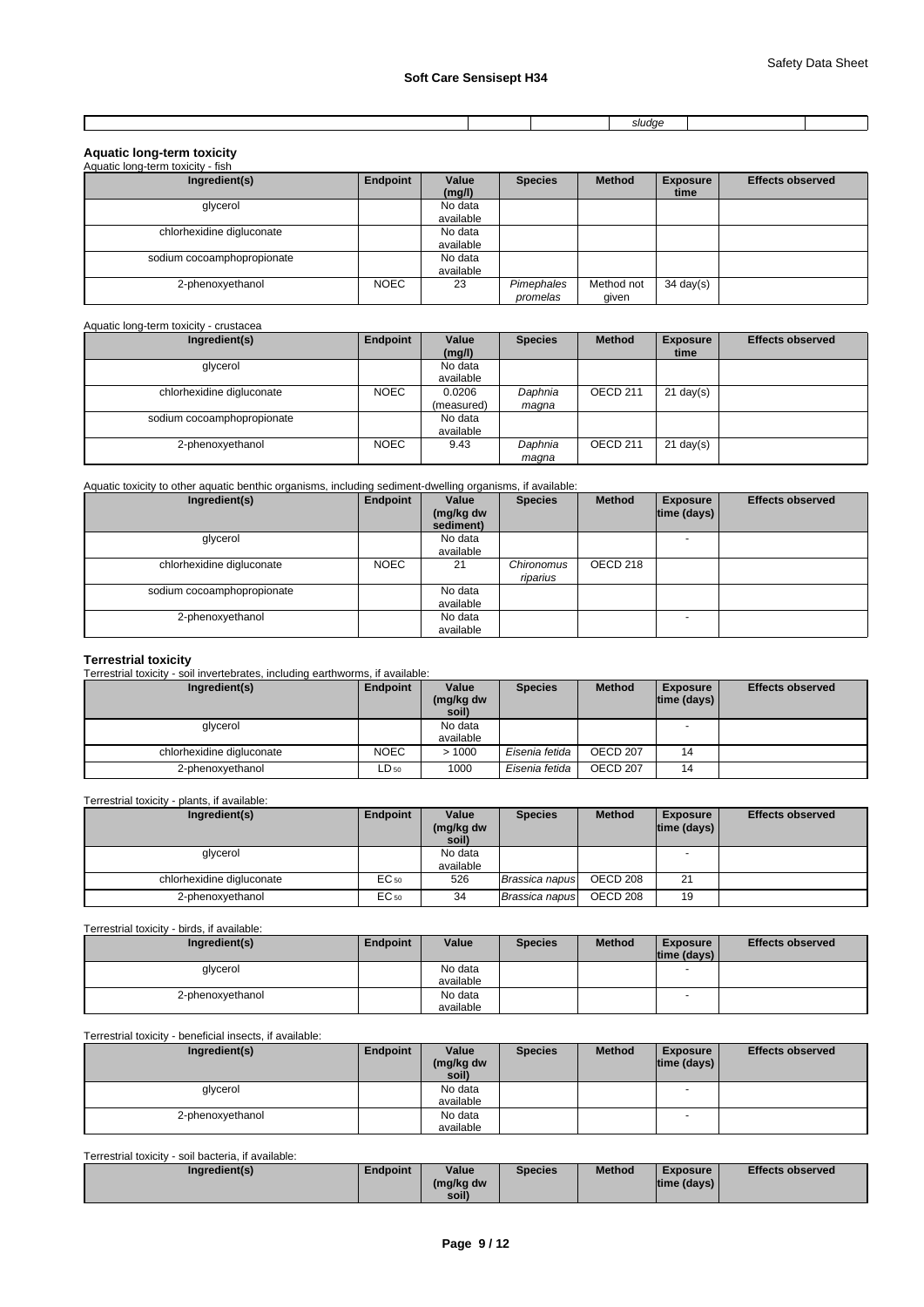| glycero<br>ັ    | . .<br>No data<br>$\cdots$      |                                 |                               |  |
|-----------------|---------------------------------|---------------------------------|-------------------------------|--|
|                 | available                       |                                 |                               |  |
| ·phenoxyethanol | $\overline{\phantom{a}}$<br>14. | $\cdot$ .<br>t specified<br>Not | OFCD 217<br>cvu<br>$\epsilon$ |  |

### **12.2 Persistence and degradability**

### **Abiotic degradation**

Abiotic degradation - photodegradation in air, if available:

| Inc<br>$\sim$             | $\cdots$<br>-life time<br>. Idir | <b>hou</b>                   | ™atio⊾                               | nmor.<br>. .<br>чена к |
|---------------------------|----------------------------------|------------------------------|--------------------------------------|------------------------|
| chlorhexidine digluconate | ≅ilable.<br>ı ava<br>Nc.<br>data | <b>OSAR R</b><br>Read across | / photodegradable<br><b>IRapidly</b> | Estimate               |

Abiotic degradation - hydrolysis, if available:

| Ingredient(s)             | Half-life time in fresh | <b>Method</b> | Evaluation | Remark |
|---------------------------|-------------------------|---------------|------------|--------|
|                           | water                   |               |            |        |
| chlorhexidine digluconate | $365$ day(s)            | OECD 111      |            |        |

Abiotic degradation - other processes, if available:

| Inaredient(s)             | Type       | <b>Half-life time</b>  | <b>Method</b>    | Evaluation                         | Remark |
|---------------------------|------------|------------------------|------------------|------------------------------------|--------|
| $\cdots$<br>chlorhexidine | Photolysis | $8.6 - 69.1$<br>dav(s) | Method not given | IDegradable by photolysis in water |        |
| digluconate               |            |                        |                  |                                    |        |

### **Biodegradation**

Ready biodegradability - aerobic conditions

| Ingredient(s)              | <b>Inoculum</b> | Analytical  | $DT_{50}$            | <b>Method</b>         | <b>Evaluation</b>                                           |
|----------------------------|-----------------|-------------|----------------------|-----------------------|-------------------------------------------------------------|
| glycerol                   |                 | method      |                      |                       | 60% in 28 day(s)   Method not given   Readily biodegradable |
| chlorhexidine digluconate  |                 |             |                      | Weight of<br>evidence | Not readily biodegradable.                                  |
| sodium cocoamphopropionate |                 |             |                      |                       | No data available                                           |
| 2-phenoxyethanol           |                 | COD removal | $90 \%$ in 28 day(s) | OECD 301F             | Readily biodegradable                                       |

Ready biodegradability - anaerobic and marine conditions, if available:

Degradation in relevant environmental compartments, if available:

### **12.3 Bioaccumulative potential**

Partition coefficient n-octanol/water (log Kow)

| Ingredient(s)              | Value             | <b>Method</b>    | <b>Evaluation</b>           | Remark |
|----------------------------|-------------------|------------------|-----------------------------|--------|
| alvcerol                   | -1.76             | Method not given | No bioaccumulation expected |        |
| chlorhexidine digluconate  | $-1.81$           | OECD 107         |                             |        |
| sodium cocoamphopropionate | No data available |                  |                             |        |
| 2-phenoxvethanol           |                   | OECD 107         | No bioaccumulation expected |        |

### Bioconcentration factor (BCF)

| Ingredient(s)                 | Value             | <b>Species</b> | <b>Method</b> | <b>Evaluation</b>                                    | Remark |
|-------------------------------|-------------------|----------------|---------------|------------------------------------------------------|--------|
| alvcerol                      | No data available |                |               |                                                      |        |
| chlorhexidine<br>digluconate  | 42                |                |               | Weight of evidence Low potential for bioaccumulation |        |
| sodium<br>cocoamphopropionate | No data available |                |               |                                                      |        |
| 2-phenoxvethanol              | 0.35              |                |               | Method not given No bioaccumulation expected         |        |

### **12.4 Mobility in soil**

Adsorption/Desorption to soil or sediment

| Ingredient(s)              | Adsorption<br>coefficient<br>Log Koc | <b>Desorption</b><br>coefficient<br>Log Koc(des) | <b>Method</b>                        | Soil/sediment<br>type | <b>Evaluation</b>                                   |
|----------------------------|--------------------------------------|--------------------------------------------------|--------------------------------------|-----------------------|-----------------------------------------------------|
| glycerol                   | No data available                    |                                                  |                                      |                       | Potential for mobility in soil,<br>soluble in water |
| chlorhexidine digluconate  | > 3.9                                |                                                  | OECD <sub>121</sub>                  |                       |                                                     |
| sodium cocoamphopropionate | No data available                    |                                                  |                                      |                       |                                                     |
| 2-phenoxyethanol           | 1.61                                 |                                                  | No data available   Method not given |                       | Potential for adsorption to<br>soil                 |

### **12.5 Results of PBT and vPvB assessment**

Substances that fulfill the criteria for PBT/vPvB, if any, are listed in section 3.

### **12.6 Other adverse effects**

No other adverse effects known.

### **SECTION 13: Disposal considerations**

**13.1 Waste treatment methods Waste from residues / unused products:**

The concentrated contents or contaminated packaging should be disposed of by a certified handler or according to the site permit. Release of waste to sewers is discouraged. The cleaned packaging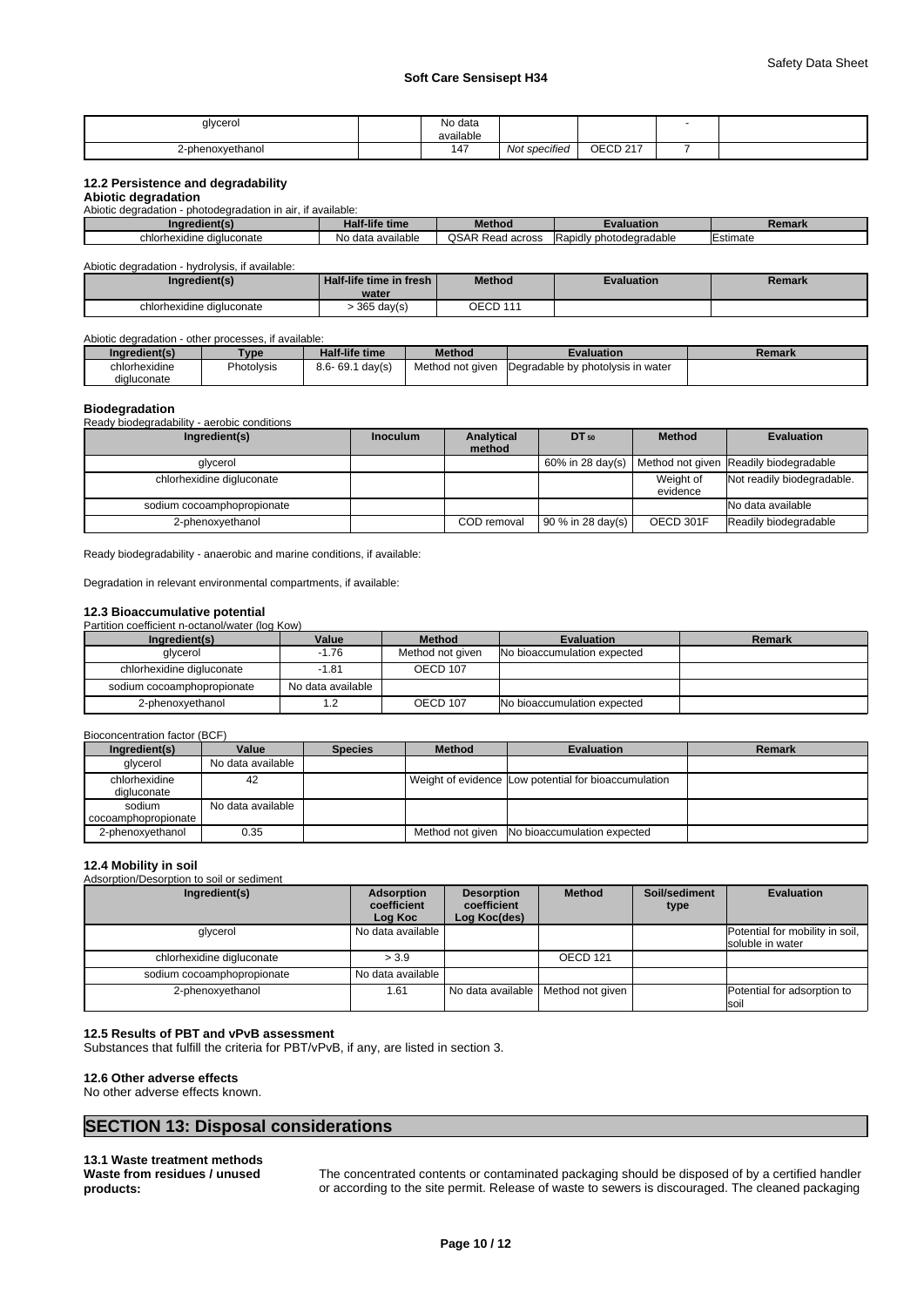material is suitable for energy recovery or recycling in line with local legislation. **European Waste Catalogue:** 20 01 29\* - detergents containing dangerous substances.

**Empty packaging**

**Recommendation:** Dispose of observing national or local regulations.<br> **Suitable cleaning agents:** Water, if necessary with cleaning agent. Water, if necessary with cleaning agent.

# **SECTION 14: Transport information**



**Land transport (ADR/RID), Sea transport (IMDG), Air transport (ICAO-TI / IATA-DGR) 14.1 UN number:** 3082 **14.2 UN proper shipping name: 14.3 Transport hazard class(es): Class:** 9 **Label(s):** 9 **14.4 Packing group:** III **14.5 Environmental hazards: Environmentally hazardous:** Yes **Marine pollutant:** Yes **14.6 Special precautions for user:** None known. **14.7 Transport in bulk according to Annex II of MARPOL and the IBC Code:** The product is not transported in bulk tankers. **Other relevant information: ADR Classification code:** M6 **Tunnel restriction code:** E Environmentally hazardous substance, liquid, n.o.s. ( chlorhexidine digluconate )

**Hazard identification number:** 90

**IMO/IMDG**

**EmS:** F-A, S-F

The product has been classified, labelled and packaged in accordance with the requirements of ADR and the provisions of the IMDG Code Transport regulations include special provisions for dangerous goods packed in small quantities classified under UN3077 or UN3082

### **SECTION 15: Regulatory information**

### **15.1 Safety, health and environmental regulations/legislation specific for the substance or mixture**

### **EU regulations:**

Phenoxyethanol

• Regulation (EU) No 528/2012 on biocidal products

• Regulation (EC) No 1272/2008 - CLP

• Regulation (EC) No. 1907/2006 - REACH

• Regulation (EC) No. 648/2004 - Detergents regulation

**Authorisations or restrictions (Regulation (EC) No 1907/2006, Title VII respectively Title VIII):** Not applicable.

### **Ingredients according to EC Detergents Regulation 648/2004**

disinfectants, amphoteric surfactants, non-ionic surfactants < 5 %

The surfactant(s) contained in this preparation complies(comply) with the biodegradability criteria as laid down in Regulation (EC) No. 648/2004 on detergents. Data to support this assertion are held at the disposal of the competent authorities of the Member States and will be made available to them, at their direct request or at the request of a detergent manufacturer.

### **15.2 Chemical safety assessment**

A chemical safety assessment has not been carried out on the mixture

### **SECTION 16: Other information**

*The information in this document is based on our best present knowledge. However, it does not constitute a guarantee for any specific product features and does not establish a legally binding contract*

**SDS code:** MS1001841 **Version:** 01.3 **Revision:** 2018-01-25

**Reason for revision:** This data sheet contains changes from the previous version in section(s):, 4, 16

**Classification procedure**